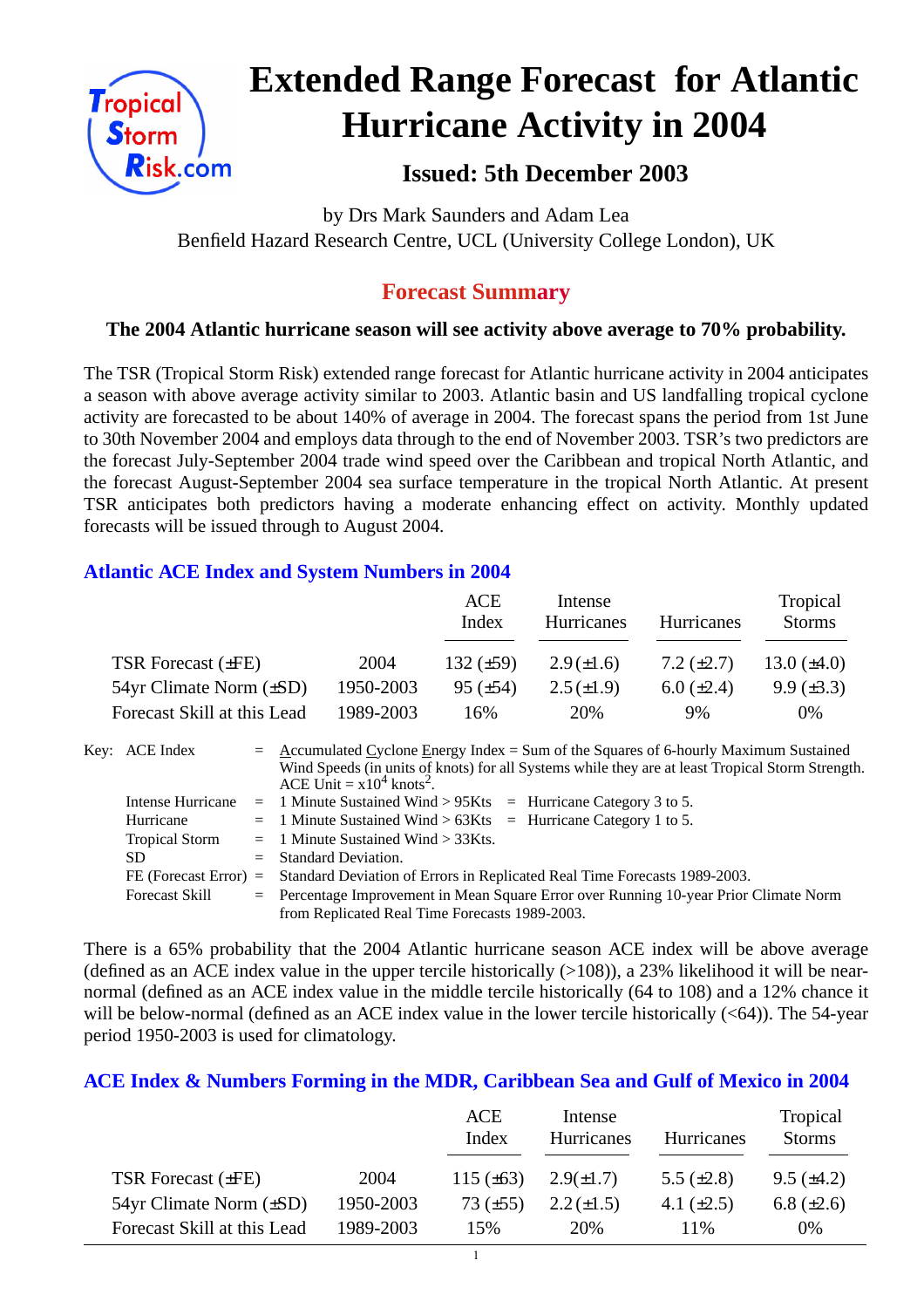The Atlantic hurricane Main Development Region (MDR) is the region  $10^{\circ}N - 20^{\circ}N$ ,  $20^{\circ}W - 60^{\circ}W$ between the Cape Verde Islands and the Caribbean Lesser Antilles. A storm is defined as having formed within this region if it reached at least tropical depression status while in the area.

There is a 71% probability that in 2004 the MDR, Caribbean Sea and Gulf of Mexico ACE index will be above average (defined as an ACE index value in the upper tercile historically  $(>79)$ ), a 20% likelihood it will be near-normal (defined as an ACE index value in the middle tercile historically (33 to 79) and a 9% chance it will be below-normal (defined as an ACE index value in the lower tercile historically (<33)). The 54-year period 1950-2003 is used for climatology.

#### **USA Landfalling ACE Index and Numbers in 2004**

|                             |           | <b>ACE</b><br>Index                                                                                                                                                                                                                               | Hurricanes        | Tropical<br><b>Storms</b> |
|-----------------------------|-----------|---------------------------------------------------------------------------------------------------------------------------------------------------------------------------------------------------------------------------------------------------|-------------------|---------------------------|
| TSR Forecast $(\pm FE)$     | 2004      | 3.1 $(\pm 1.4)$                                                                                                                                                                                                                                   | $1.7 (\pm 1.1)$   | 3.9 $(\pm 1.9)$           |
| Average $(\pm SD)$          | 1950-2003 | $2.2 \ (\pm 2.0)$                                                                                                                                                                                                                                 | $1.4 \ (\pm 1.2)$ | 3.0 $(\pm 1.9)$           |
| Forecast Skill at this Lead | 1989-2003 | 17%                                                                                                                                                                                                                                               | 10%               | 14%                       |
| Key: ACE Index              |           | $=$ Accumulated Cyclone Energy Index = Sum of the Squares of hourly Maximum<br>Sustained Wind Speeds (in units of knots) for all Systems while they are at least<br>Tropical Storm Strength and over the USA Mainland (reduced by a factor of 6). |                   |                           |

ACE Unit  $= x10^4$  knots<sup>2</sup>. Landfall Strike Category = Maximum 1 Minute Sustained Wind of Storm Coming Within 30km of Land. USA Mainland  $=$  Brownsville (Texas) to Maine.

USA landfalling intense hurricanes are not forecast since we have no skill at any lead.

There is a 68% probability that in 2004 the USA landfalling ACE index will be above average (defined as a USA ACE index value in the upper tercile historically (>2.40)), a 26% likelihood it will be near-normal (defined as a USA ACE index value in the middle tercile historically (0.90 to 2.40) and a 6% chance it will be below-normal (defined as a USA ACE index value in the lower tercile historically  $(<0.90$ )). The 54-year period 1950-2003 is used for climatology.

#### **Caribbean Lesser Antilles Landfalling Numbers in 2004**

|                                                           |                                                                                                                                                                                                                                                                                                                                                                          | <b>ACE</b>      | Intense           |                 | Tropical        |
|-----------------------------------------------------------|--------------------------------------------------------------------------------------------------------------------------------------------------------------------------------------------------------------------------------------------------------------------------------------------------------------------------------------------------------------------------|-----------------|-------------------|-----------------|-----------------|
|                                                           |                                                                                                                                                                                                                                                                                                                                                                          | Index           | <b>Hurricanes</b> | Hurricanes      | <b>Storms</b>   |
| TSR Forecast $(\pm FE)$                                   | 2004                                                                                                                                                                                                                                                                                                                                                                     | $2.3 (\pm 2.7)$ | $0.4~(\pm 0.4)$   | $0.7 (\pm 0.7)$ | $1.7(\pm 1.1)$  |
| $54yr$ Climate Norm $(\pm SD)$                            | 1950-2003                                                                                                                                                                                                                                                                                                                                                                | 1.4 $(\pm 1.4)$ | $0.2 \ (\pm 0.5)$ | $0.4~(\pm 0.7)$ | $1.1 (\pm 1.1)$ |
| Forecast Skill at this Lead                               | 1989-2003                                                                                                                                                                                                                                                                                                                                                                | 3%              | 4%                | 18%             | $-6\%$          |
| Key: ACE Index                                            | $=$ Accumulated Cyclone Energy Index = Sum of the Squares of hourly Maximum<br>Sustained Wind Speeds (in units of knots) for all Systems while they are at least<br>Tropical Storm Strength and within the boxed region (10 <sup>o</sup> N-18 <sup>o</sup> N,60 <sup>o</sup> W-63 <sup>o</sup> W)<br>(reduced by a factor of 6). ACE Unit = $x10^4$ knots <sup>2</sup> . |                 |                   |                 |                 |
| <b>Landfall Strike Category</b><br><b>Lesser Antilles</b> | $=$ Maximum 1 Minute Sustained Wind of Storm Coming Within 30km of Land.<br>$=$ Island Arc from Anguilla to Trinidad Inclusive.                                                                                                                                                                                                                                          |                 |                   |                 |                 |

#### **Key Predictors for 2004**

The key factors behind the TSR forecast for an above-average hurricane season in 2004 are the anticipated moderate enhancing effect of July-September forecast trade winds at 925mb height over the Caribbean Sea and tropical North Atlantic region  $(7.5^{\circ}N - 17.5^{\circ}N, 30^{\circ}W - 100^{\circ}W)$ , and of August-September forecast sea surface temperature for the Atlantic MDR  $(10^{\circ}N - 20^{\circ}N, 20^{\circ}W - 60^{\circ}W)$ . The